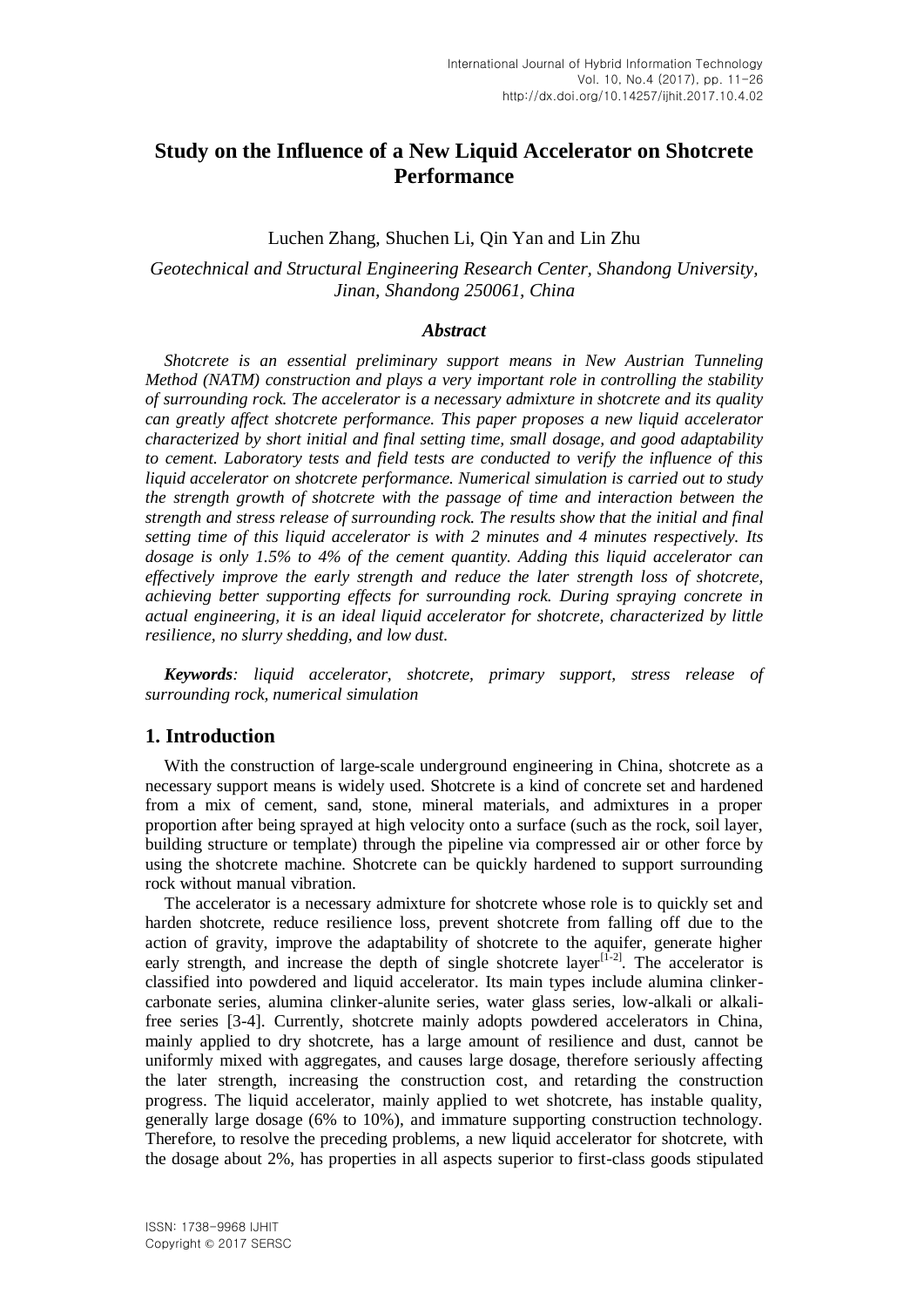in the *JC477-2005 Flash setting admixtures for shotcrete*, to better meet construction needs.

The shotcrete containing the accelerator can be set within 2 to 10 minutes after spraying so that it can provide the support resistance (radial force) for surrounding rock in a timely manner, change the biaxial stress status without support to triaxial stress status of the surface rock for the surrounding rock, and improve the strength of surrounding rock. The shotcrete layer is a flexible support and can gradually coordinate with deformations of surrounding rock by adjusting deformations, therefore improving the stress status, reducing the stress, and giving full play to the self-bearing capacity of surrounding rock [5-6]. This paper adopted the numerical simulation method to study the growth of early strength of shotcrete added with the new liquid accelerator with the passage of time as well as interaction between the growth and the stress release of surrounding rock recently excavated, and compare shotcrete added with the traditional and new liquid accelerator on the supporting role.

In this paper, chapter 2 introduces the development thinking, material composition, and functional mechanism of this liquid accelerator. Chapter 3 mainly studies the impact of its ingredients on the properties of cement and concrete through laboratory tests. Chapter 4 mainly studies the effects of support for surrounding rock of shotcrete added with this liquid accelerator, adopts the numerical simulation method to study the impact on surrounding rock supporting effects of shotcrete with varied ages and strength, and considers the interaction between the stress release rate of surrounding rock and shotcrete support. Chapter 5 mainly verifies the performance of this liquid accelerator in actual work via field tests.

# **2. Development of Liquid Accelerator**

### **2.1. Development Thinking of Liquid Accelerator**

According to a series of studies on specialty chemicals, it can be found that the shotcrete accelerator has a large room for improvement and that the accelerator in the current market has many problems. For example, the powdered accelerator has a serious dust problem and cannot be dissolved and display effects in a just 0.01-second mixing time. Therefore, the surface of shotcrete is hard and most coarse aggregates are rebounded. Moreover, the compressive strength of 28-day (or other ages) shotcrete is not ideal and far from meeting design specifications, which brings potential risks to engineering safety, causes large usage of cement and high construction cost of shotcrete, and therefore is not applicable at all. Currently, the liquid accelerator used onsite is easy to deteriorate and produce precipitate, needs large dosage (generally 6% to 10% of the cement quantity), causes serious later strength loss for shotcrete, cannot adapt itself well to cement, and causes a large amount of resilience and slurry shedding in actual field applications. Due to the preceding reasons, the new liquid accelerator is developed.

### **2.2. Composition of Liquid Accelerator**

(1) Mother liquor preparation

This liquid accelerator is mainly prepared by KOH and Al  $(OH)$ <sub>3</sub> in a certain mole ratio, with the mole ratio of potassium to aluminum below 1.2. A certain amount of KOH and Al  $(OH)$ <sub>3</sub> solid powder is weighed, poured into a three-necked flask, and reacted with added quantitative water. The temperature is controlled above 120 $\degree$ C, and the electric stirring rod is used to constantly stir the liquid during the reaction. The reaction time is 2 hours and then the aluminate mother liquor is available. The obtained mother liquor is filtered and the uniform and stable solution is obtained.

(2) Mother liquor compounding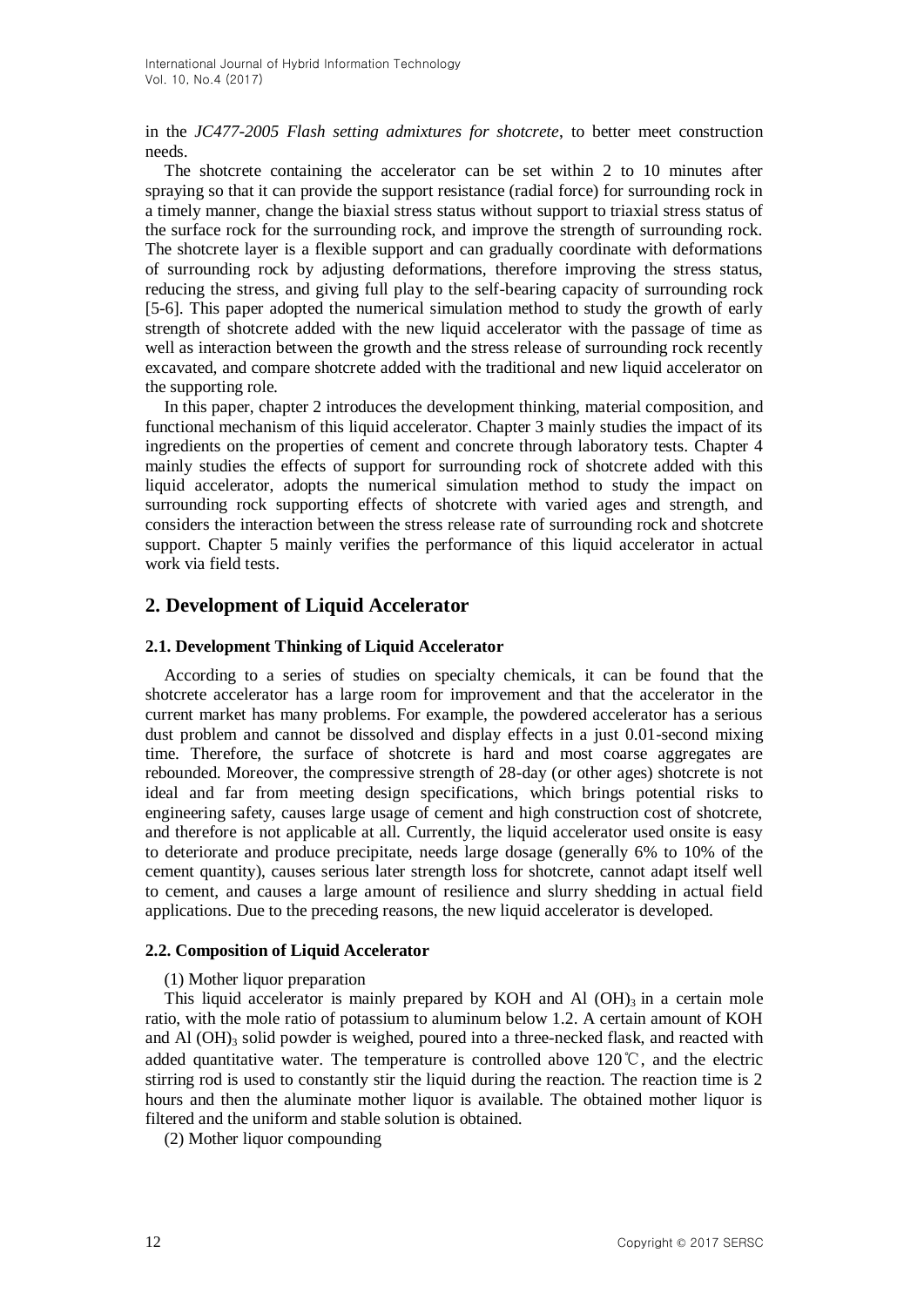After the mother liquor is obtained, to improve its performance, other components are added to compound the mother liquor, including the polyacrylamide, triethanolamine, water reducing admixture, lithium salt, and stabilizer. This mother liquor is a kind of aluminate accelerator featuring small dosage and better coagulating effects. However, the single solution cannot meet various requirements of shotcrete and therefore the mother liquor is compounded. Polyacrylamide is a kind of thickener used mainly to increase the cohesiveness of shotcrete and reduce resilience during construction; triethanolamine is a kind of early strength agent that can shorten the setting time; the water reducing admixture is mainly to reduce water consumption and improve shotcrete strength; lithium salt can inhibit the alkali-aggregate reaction of shotcrete; Stabilizer can effectively improve the stability of the accelerator.

### **2.3. Functional Mechanism of Liquid Accelerator**

As a kind of compound aluminate accelerator, this liquid accelerator has the mole ratio of potassium to aluminum below 1.2 and its active ingredient is mainly aluminate ion. Increasing the content of aluminate ion in the solution can give better play to accelerating effects. Meanwhile, reducing the mole ratio of potassium to aluminum can reduce the alkalinity of the accelerator and inhibit the alkali-aggregate reaction of shotcrete.

The main component of this liquid accelerator is  $KAI(OH)<sub>4</sub>$ . Given Ca  $(OH)<sub>2</sub>$ , it reacts with gypsum in cement to produce calcium sulphoaluminate hydrates (ettringite) as well as potassium hydroxide and significantly reduces the concentration of soluble gypsum for delayed coagulation in cement mortar. Now,  $C_3A$ , a cement mineral component, is quickly dissolved into the solution and hydrated to hexagonal  $C_3AH_6$  plates, thus accelerating the setting of cement mortar. A large amount of heat of hydration produced by the preceding reactions will also promote the reaction process and strength development. In addition, in the initial hydration stage, those ingredients produced in the solution such as  $Ca(OH)_2$ ,  $SO_4^2$ , and  $Al_2O_3$  combine to produce high-sulfur calcium sulphoaluminate hydrate (ettringite) that is not only conducive to the development of early strength but also reduces the concentration of  $Ca(OH)_2$ , thus facilitating the hydration of  $C_3S$ . The produced calcium silicate hydrate gel interlaps to form crystals with the grid structure, thus boosting condensation [7-16].

### **3. Experimental Studies on Material Properties**

#### **3.1. Experimental Material**

The test cement adopts 425# ordinary Portland cement, with the main components listed in Table 1.

| <b>Table 1. Main Components of Cement</b> |                                      |                       |                           |  |  |  |  |
|-------------------------------------------|--------------------------------------|-----------------------|---------------------------|--|--|--|--|
| Components                                | Chemical formula                     | Shorthand<br>notation | <b>Mass</b><br>fraction/% |  |  |  |  |
| Tricalcium<br>silicate                    | 3CaO·SiO <sub>2</sub>                | $C_3S$                | 17.83                     |  |  |  |  |
| Dicalcium<br>silicate                     | 2CaO·SiO <sub>2</sub>                | C <sub>2</sub> S      | 55.24                     |  |  |  |  |
| Tricalcium<br>aluminate                   | 3CaO·Al <sub>2</sub> O <sub>3</sub>  | $C_3A$                | 10.12                     |  |  |  |  |
| Tetra-calcium<br>aluminoferrite           | $4CaO·Al2O3·Fe2O3$                   | C <sub>4</sub> AF     | 7.81                      |  |  |  |  |
| Calcium sulphate<br>dihydrate             | CaSO <sub>4</sub> ·2H <sub>2</sub> O | $\text{CSH}_2$        | 8.0                       |  |  |  |  |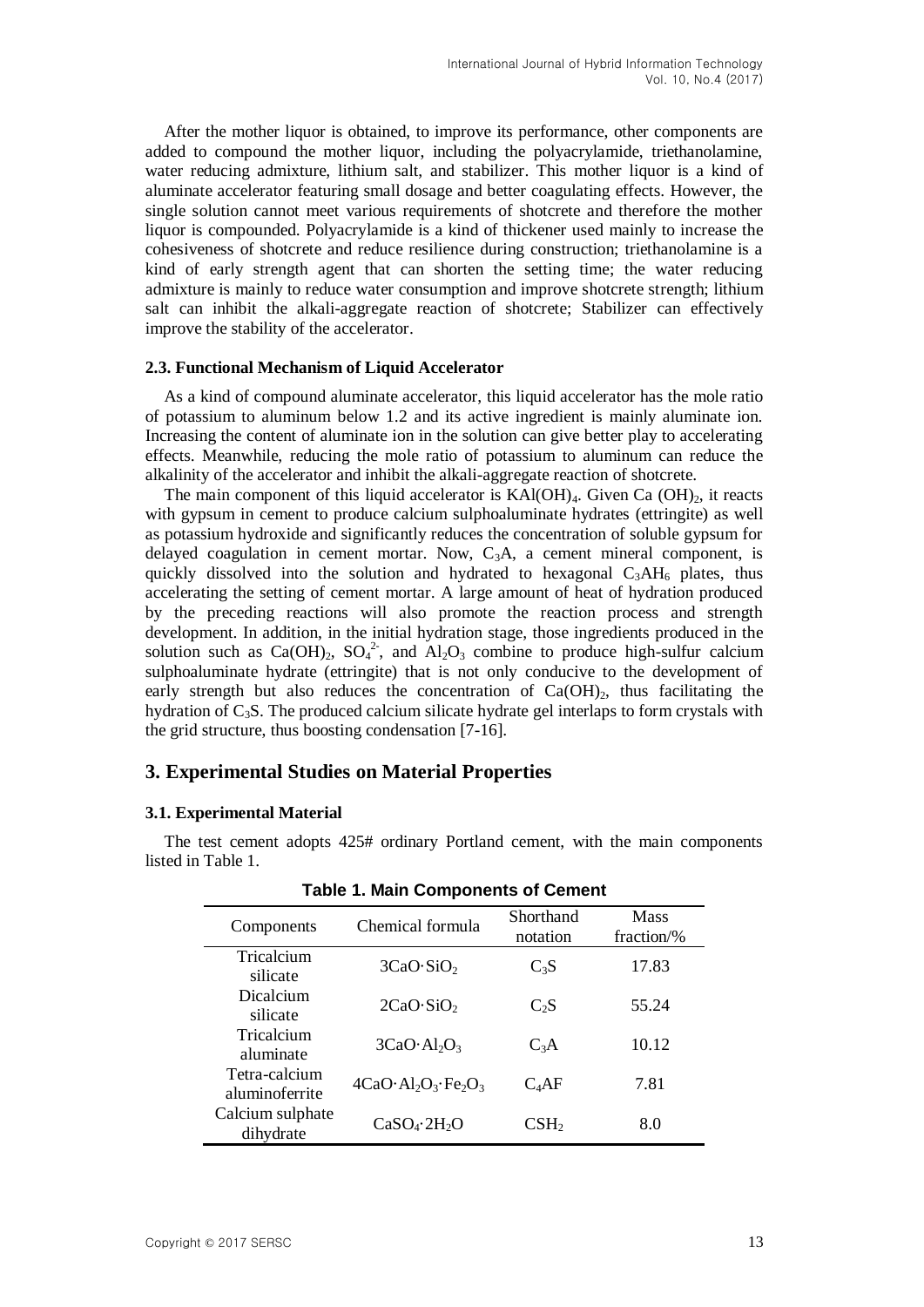### **3.2. Test Method**

(1) Refer to the *JC477-2005 Flash setting admixtures for shotcrete* standard (hereinafter referred to as the Standard) in the building material industry.

(2) Get 400g cement with the water-cement ratio of 0.4. The additive amount of water needs to deduct the water content in the liquid accelerator. The normal consistency and setting time tester of neat cement paste is adopted to measure the initial and final setting time of neat cement paste with different dosages. Different reagents are added to compound it and then the initial and final setting time is measured.

(3) Get 900g cement and 1350g standard sand, with the water-cement ratio of 0.5, mix the mortar uniformly, add the liquid accelerator, and quickly stir the cement mortar for 40 to 50 seconds. Make a 40 mm x 40 mm x 160 mm trial model with cement mortar, maintain it in the standard curing room at the temperature of 20° $C\pm2$ °C and with humidity above 95%, measure its strength after one day or 28 days, and calculate the strength ratio.

### **3.3. Test Results and Analysis**

(1) Measurement of the setting time of cement with different dosages

The liquid accelerator has different setting time with different dosages. Figure 1 shows the initial and final setting time of neat cement paste with different dosages of this liquid accelerator, with a certain water-cement ratio of 0.4.



**Figure 1. Dosage Change Curves of Initial and Final Setting Time**

Figure 1 shows that this liquid accelerator has the best accelerating effects when the dosage is 2%. The initial and final setting time is 1min30s and 3min20s respectively, which meets the requirements of first-class goods stipulated in the Standard. With increasing dosage, the setting time is delayed on the contrary. Indicating that the liquid accelerator has an optimal dosage, it is not that more accelerators make better accelerating effects.

Whether the accelerator can quickly condense and harden cement also depends on accelerator adaptability to cement mineral compositions and gypsum types instead of all depending on accelerator dosage. As there are many interacting internal and external factors affecting accelerator adaptability to cement, the mechanism is very complex. Therefore, the optimal accelerator dosage can only be the result of the adaptability test conducted on the used cement and accelerator in a proper water-cement ratio range and at a certain ambient temperature. A dosage lower or higher than the optimal will prevent the accelerator from playing its proper role in shotcrete application.

(2) Measurement of the setting time of cement with different water-cement ratios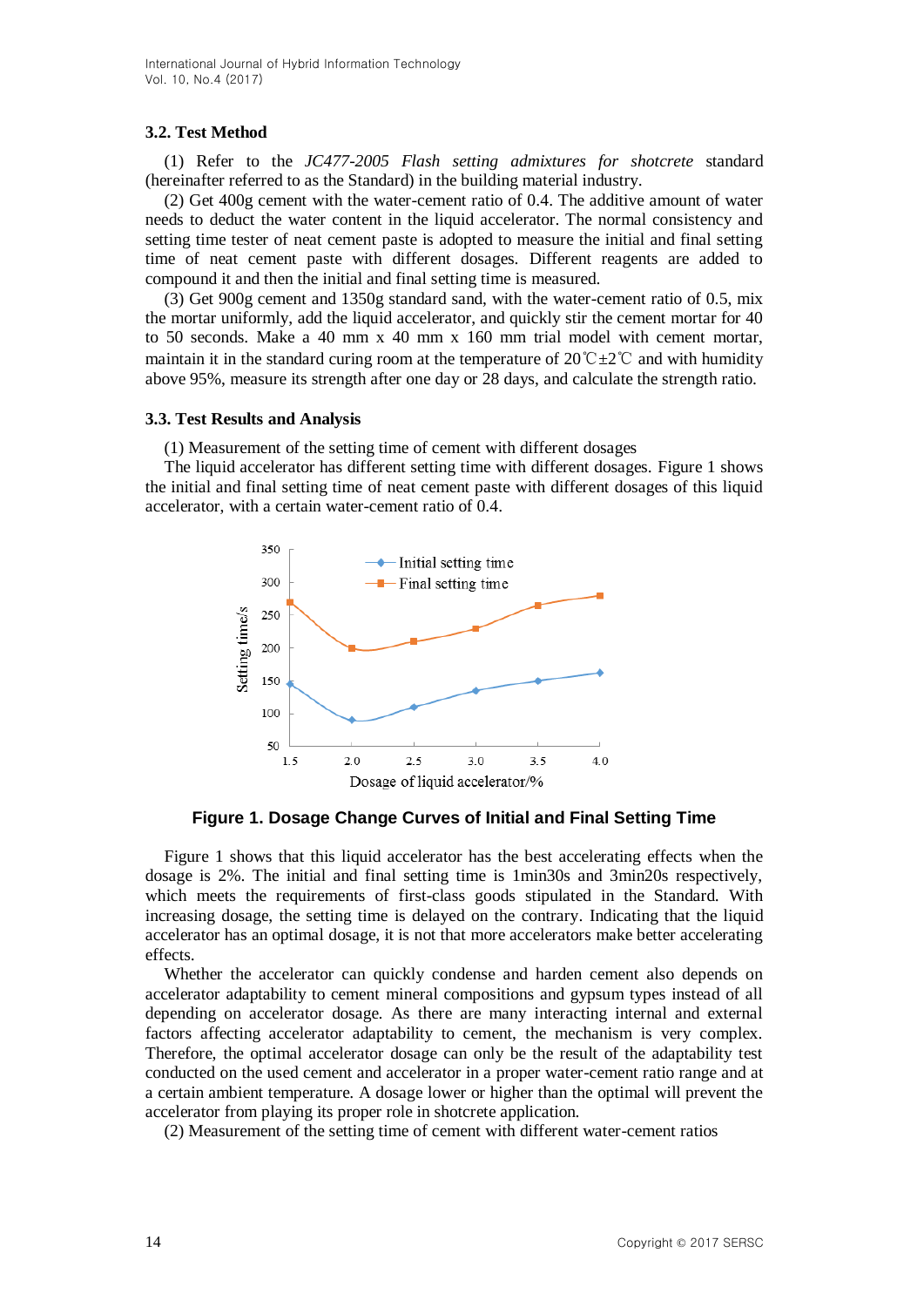The water-cement ratio can also greatly affects the cement setting time. Figure 2 shows the initial and final setting time of cement with different water-cement ratios and the same accelerator dosage, 2%.



# **Figure 2. Water-Cement Ratio Change Curves of Initial and Final Setting Time**

According to Figure 2, as the water-cement ratio increases, the initial and final setting time is prolonged. Indicating that the greater the water-cement ratio, the worse the accelerating effects. In dry-mix shotcrete, the water-cement ratio is controlled by adjusting the water volume by the shotcrete manipulator based on his observation. The mixture water consumption in dry shotcrete should not only make the shotcrete have better compaction and adhesiveness but also reduce resilience materials. A too large water-cement ratio usually causes shotcrete to fall off while a too small water-cement ratio causes stratification to mixtures. In wet-mix shotcrete, the water-cement ratio is specific and needs to meet properties such as the slump and pumpability.

(3) Impact of the accelerator with different dosages on the strength of cement mortar

The compressive strength of cement mortar with different dosages is obtained. As the accelerator dosage increases, the later strength loss tends to increase. However, if the dosage ranges from 1.5% to 4%, the later strength loss will not exceed 10%. Table 2 shows the compressive strength of cement mortar.

| Accelerator dosage/% |      | Compressive strength/MPa | 28d compressive strength ratio/% |  |
|----------------------|------|--------------------------|----------------------------------|--|
|                      | 1d   | 28d                      |                                  |  |
| 0                    | 7.8  | 47.8                     | 100                              |  |
| 1.5                  | 13.6 | 46.9                     | 98.1                             |  |
| 2.0                  | 13.9 | 46.1                     | 96.4                             |  |
| 2.5                  | 14.5 | 45                       | 94.1                             |  |
| 3.0                  | 15.1 | 44.6                     | 93.3                             |  |
| 3.5                  | 15.8 | 43.7                     | 91.4                             |  |
| 4.0                  | 14.2 | 43.1                     | 90.2                             |  |

**Table 2. Compressive Strength of Cement Mortar**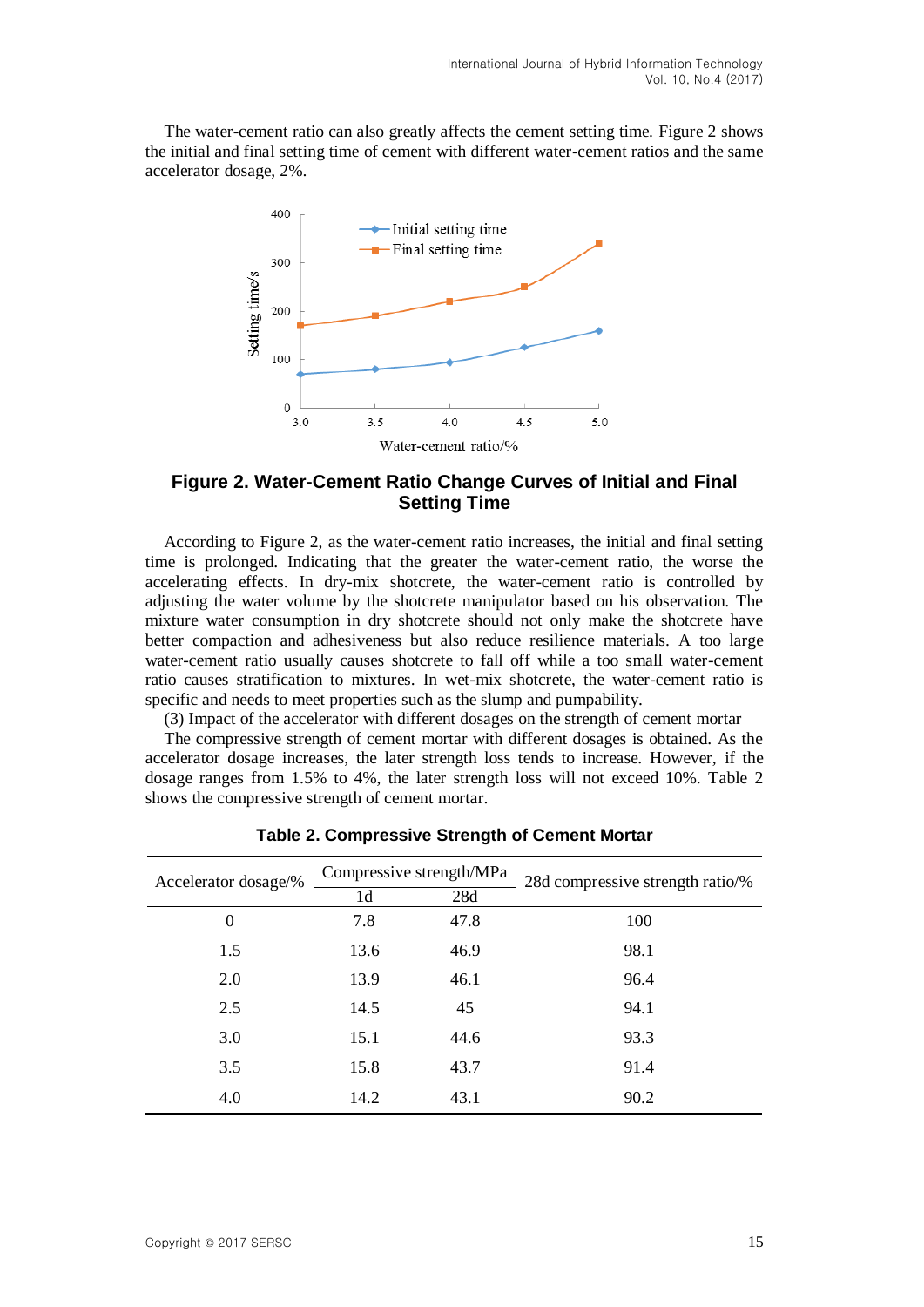# **4. Numerical Calculation**

### **4.1. Strength-Time Curve of Shotcrete**

In the lab, the hardening characteristics of shotcrete are tested. Shotcrete adopts C25 mix proportion (selected from Changgang tunnel of Fushou Highway) of cement, sand, to stone as 469:912:912. Non-linear regression analysis is conducted on shotcrete strength and time, and then the change rules between the strength and age are obtained. Table 3 lists the uniaxial compressive strength of shotcrete added with the traditional accelerator. Figure 3 shows the strength-time regression curve of shotcrete added with the traditional accelerator.

| Age      |        |         |        |        |        |         |
|----------|--------|---------|--------|--------|--------|---------|
| Specimen | 8h/MPa | 12h/MPa | 1d/MPa | 3d/MPa | 7d/MPa | 28d/MPa |
| No.      |        |         |        |        |        |         |
|          | 4.35   | 6.80    | 9.52   | 14.6   | 21.89  | 25.4    |
| 2        | 5.05   | 7.22    | 10.25  | 15.40  | 20.76  | 26.38   |
| 3        | 4.92   | 6.95    | 9.80   | 14.88  | 22.12  | 27.10   |
| 4        | 4.36   | 6.50    | 9.30   | 15.72  | 23.30  | 26.70   |
| 5        | 4.8    | 7.10    | 10.64  | 16.20  | 21.66  | 25.89   |
| 6        | 4.45   | 6.83    | 9.13   | 14.67  | 23.20  | 27.80   |
| 7        | 4.82   | 7.25    | 10.37  | 15.60  | 21.37  | 28.31   |
| 8        | 6.15   | 7.64    | 11.28  | 16.38  | 22.50  | 29.25   |
| 9        | 5.20   | 7.30    | 9.95   | 14.68  | 21.86  | 27.97   |

**Table 3. Uniaxial Compressive Strength of Shotcrete Added with the Traditional Accelerator**



**Figure 3. Strength-Time Regression Curve of Shotcrete Added with the Traditional Accelerator**

The researcher obtained the following formula of elasticity modulus obtained via tests and shotcrete compressive strength [17]:

$$
E_c = \frac{10^5}{A + \frac{B}{f_{cu}}}
$$
\n(1)

The fitted values of A and B can be obtained by fitting shotcrete elasticity modulus (listed in Table 4) and uniaxial compressive strength by using formula (1) according to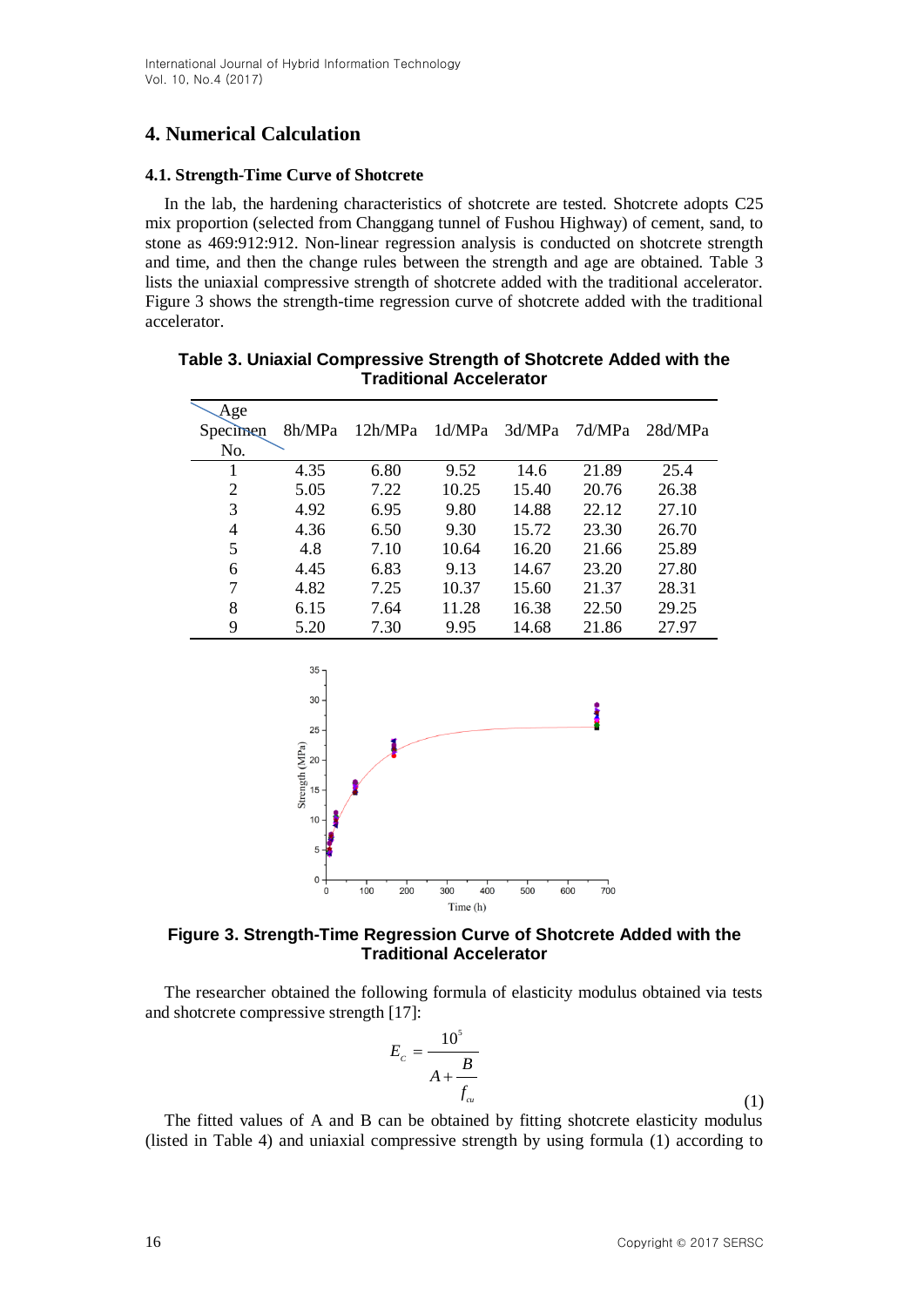the *GB50086-2001 Specifications for bolt-shotcrete support*. Formula (2) for the relation between shotcrete and compressive strength can be obtained by using formula (1).

## **Table 4. Standard Values of Shotcrete Elasticity Modulus and Uniaxial Compressive Strength**

| Shotcrete strength grade      |                                   | C15/MPa C20/MPa C25/MPa C30/MPa  |      |              |  |
|-------------------------------|-----------------------------------|----------------------------------|------|--------------|--|
| Elasticity modulus            |                                   | $1.8x10^4$ $2.1x10^4$ $2.3x10^4$ |      | $2.5x10^{4}$ |  |
| Uniaxial compressive strength | 15.0                              | <b>20.0</b>                      | 25.0 | 30.0         |  |
|                               | 10 <sup>5</sup>                   |                                  |      |              |  |
|                               | 46.12<br>$2.46 + \frac{46.12}{1}$ |                                  |      |              |  |
|                               |                                   |                                  |      |              |  |

Table 5 lists the elasticity modulus of shotcrete added with the traditional accelerator obtained by using formula (2). Figure 4 shows the elasticity modulus-time regression curve of shotcrete added with the traditional accelerator.

**Table 5. Elasticity Modulus of Shotcrete Added with the Traditional Accelerator**

| Age<br>Specimen No. | 8h/GPa | 12h/GPa | 1d/GPa | 3d/GPa | 7d/GPa | 28d/GPa |
|---------------------|--------|---------|--------|--------|--------|---------|
|                     | 7.66   | 10.82   | 13.69  | 17.80  | 21.90  | 23.39   |
| 2                   | 8.63   | 11.30   | 14.37  | 18.33  | 21.36  | 23.76   |
| 3                   | 8.45   | 10.99   | 13.95  | 17.99  | 22.00  | 24.03   |
| 4                   | 7.67   | 10.47   | 13.48  | 18.54  | 22.53  | 23.88   |
| 5                   | 8.29   | 11.17   | 14.72  | 18.84  | 21.79  | 23.58   |
| 6                   | 7.80   | 10.85   | 13.31  | 17.84  | 22.48  | 24.28   |
| 7                   | 8.31   | 11.34   | 14.48  | 18.46  | 21.65  | 24.46   |
| 8                   | 10.04  | 11.77   | 15.27  | 18.96  | 22.17  | 24.77   |
| 9                   | 8.83   | 11.39   | 14.09  | 17.85  | 21.88  | 24.34   |



**Figure 4. Elasticity Modulus-Time Regression Curve of Shotcrete Added with the Traditional Accelerator**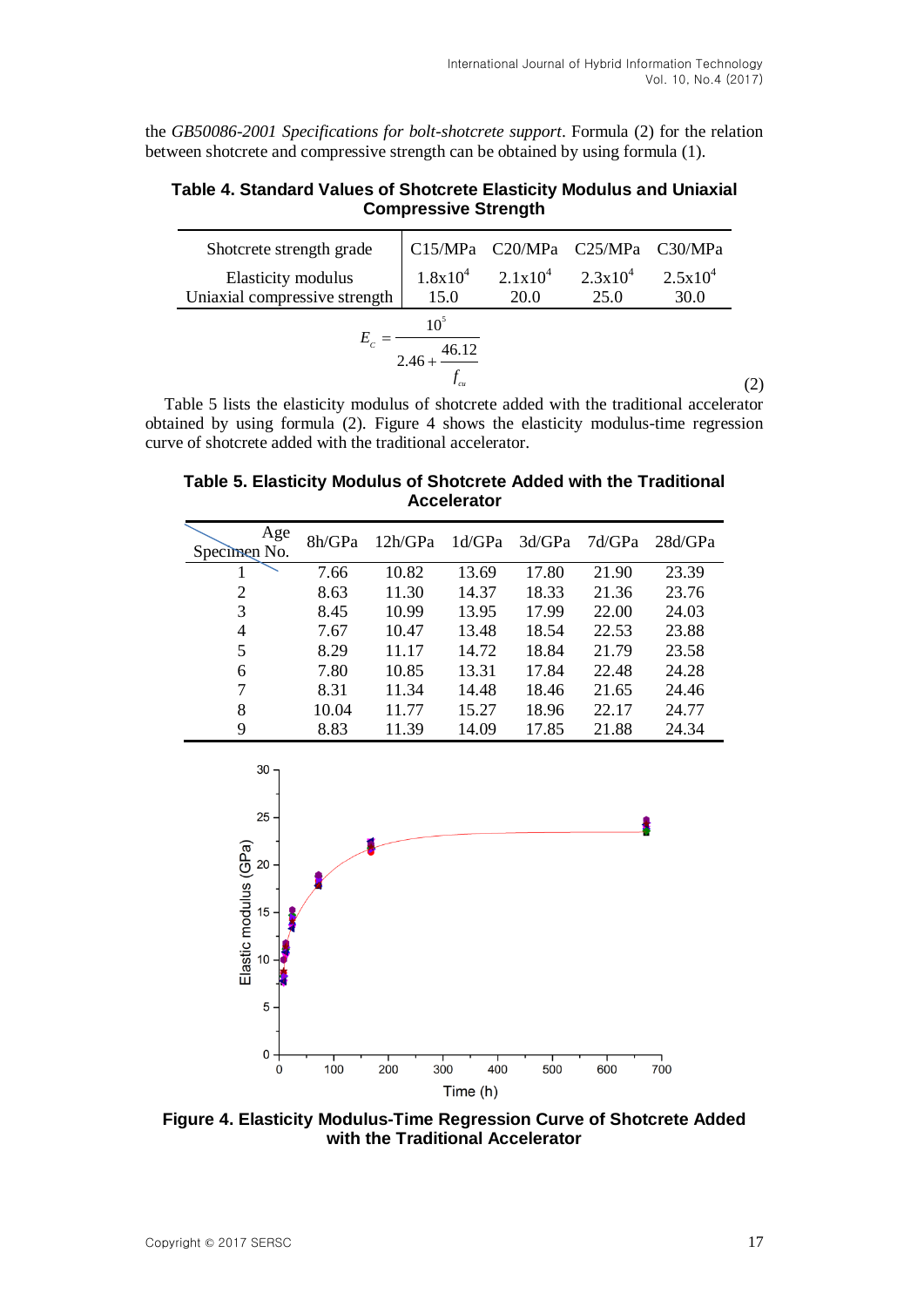(1) Strength-time regression curve of shotcrete added with the traditional accelerator  $F_c(t) = 25.6(1 - 1.85e^{-0.38t} - 0.8e^{-0.009t})$ 

$$
F_c(t) = 25.6(1-1.85e^{-0.38t} - 0.8e^{-0.009t})
$$

(2) Elasticity modulus-time regression curve of shotcrete added with the traditional accelerator

$$
E(t) = 23.5(1 - 1.5e^{-0.274t} - 0.56e^{-0.012t})
$$

Table 6 lists the uniaxial compressive strength of shotcrete added with the new liquid accelerator. Figure 5 shows the strength-time regression curve of shotcrete added with the new liquid accelerator.

## **Table 6. Uniaxial Compressive Strength of Shotcrete Added with the New Liquid Accelerator**

| Age<br>Specimen No. | 8h/MPa | 12h/MPa | 1d/MPa | 3d/MPa | 7d/MPa | 28d/MPa |
|---------------------|--------|---------|--------|--------|--------|---------|
|                     | 7.25   | 8.99    | 12.75  | 19.39  | 27.48  | 31.06   |
| 2                   | 7.37   | 9.53    | 14.15  | 20.12  | 26.66  | 31.66   |
| 3                   | 7.34   | 9.71    | 13.29  | 19.72  | 27.97  | 32.60   |
| 4                   | 6.38   | 9.18    | 12.76  | 20.30  | 28.69  | 32.18   |
| 5                   | 7.18   | 9.47    | 14.59  | 20.86  | 27.65  | 31.88   |
| 6                   | 7.01   | 8.95    | 12.80  | 19.28  | 28.44  | 33.17   |
| 7                   | 7.35   | 9.73    | 13.53  | 19.89  | 27.11  | 34.21   |
| 8                   | 8.16   | 9.98    | 14.33  | 20.97  | 27.84  | 34.95   |
| 9                   | 7.46   | 10.27   | 13.45  | 19.17  | 27.72  | 33.65   |



## **Figure 5. Strength-Time Regression Curve of Shotcrete Added with the New Liquid Accelerator**

Table 7 lists the elasticity modulus of shotcrete added with the new liquid accelerator. Figure 6 shows the elasticity modulus-time regression curve of shotcrete added with the new liquid accelerator.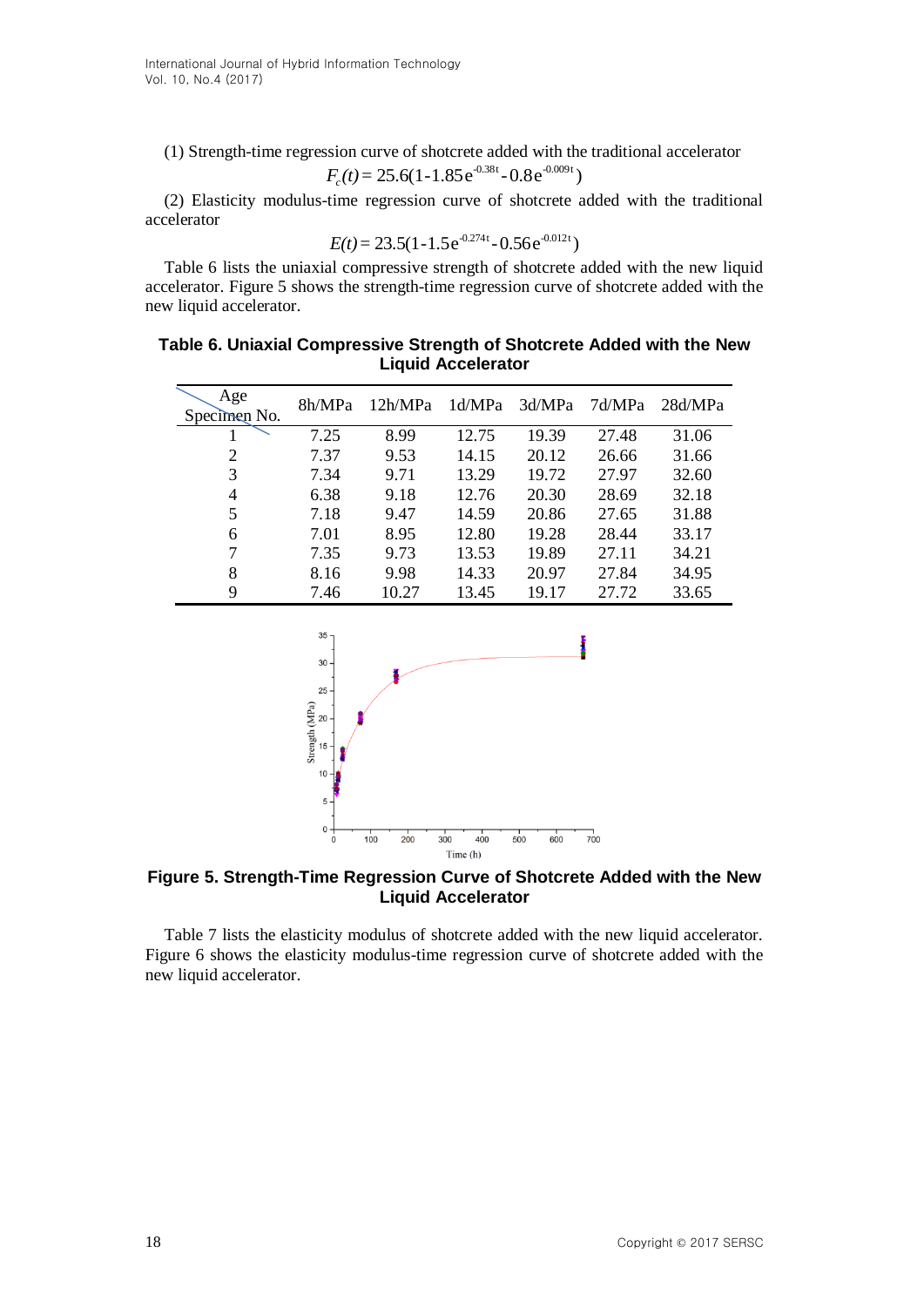| Age<br>Specimen No. | 8h/GPa | 12h/GPa | 1d/GPa | 3d/GPa | 7d/GPa | 28d/GPa |
|---------------------|--------|---------|--------|--------|--------|---------|
|                     | 11.33  | 13.17   | 16.45  | 20.67  | 24.16  | 25.35   |
| 2                   | 11.47  | 13.70   | 17.48  | 21.04  | 23.87  | 25.53   |
| 3                   | 11.44  | 13.87   | 16.86  | 20.84  | 24.34  | 25.81   |
| 4                   | 10.32  | 13.36   | 16.47  | 21.13  | 24.58  | 25.69   |
| 5                   | 11.25  | 13.65   | 17.79  | 21.41  | 24.22  | 25.60   |
| 6                   | 11.06  | 13.13   | 16.49  | 20.61  | 24.50  | 25.97   |
| 7                   | 11.45  | 13.89   | 17.04  | 20.93  | 24.03  | 26.26   |
| 8                   | 12.33  | 14.12   | 17.61  | 21.46  | 24.29  | 26.46   |
| 9                   | 11.57  | 14.38   | 16.98  | 20.55  | 24.25  | 26.11   |

**Table 7. Elasticity Modulus of Shotcrete Added with the New Liquid Accelerator**



**Figure 6. Elasticity Modulus-Time Regression Curve of Shotcrete Added with the New Liquid Accelerator**

(1) Strength-time regression curve of shotcrete added with the new liquid accelerator  $F_c(t) = 31.2(1 - 0.27e^{-0.18t} - 0.77e^{-0.01t})$ 

$$
F_c(t) = 31.2(1 - 0.27e^{-0.18t} - 0.77e^{-0.01t})
$$

(2) Elasticity modulus-time regression curve of shotcrete added with the new liquid accelerator

$$
E(t) = 25.4(1 - 0.39 e^{-0.127t} - 0.46 e^{-0.013t})
$$

### **4.2. Model Building and Parameter Selection**

(1) Mechanical Parameter

Numerical simulation adopts FLAC3D numerical software to study the cross section of class IV surrounding rock of Changgang tunnel, Fushou Highway and consider the stress release rate of surrounding rock. The model dimension is twice of the diameter that is 12 m. Both surrounding rock and preliminary support adopt solid elements. Normal restraint is set on the lateral boundary and full restraint is set on the surface boundary of the model. Considering the hardening characteristics of shotcrete with the passage of time, set Poisson's ratio to 0.2 and volume density to 2300 kg/m<sup>3</sup>. Table 8 lists the physical and mechanical parameters of the selected surrounding rock.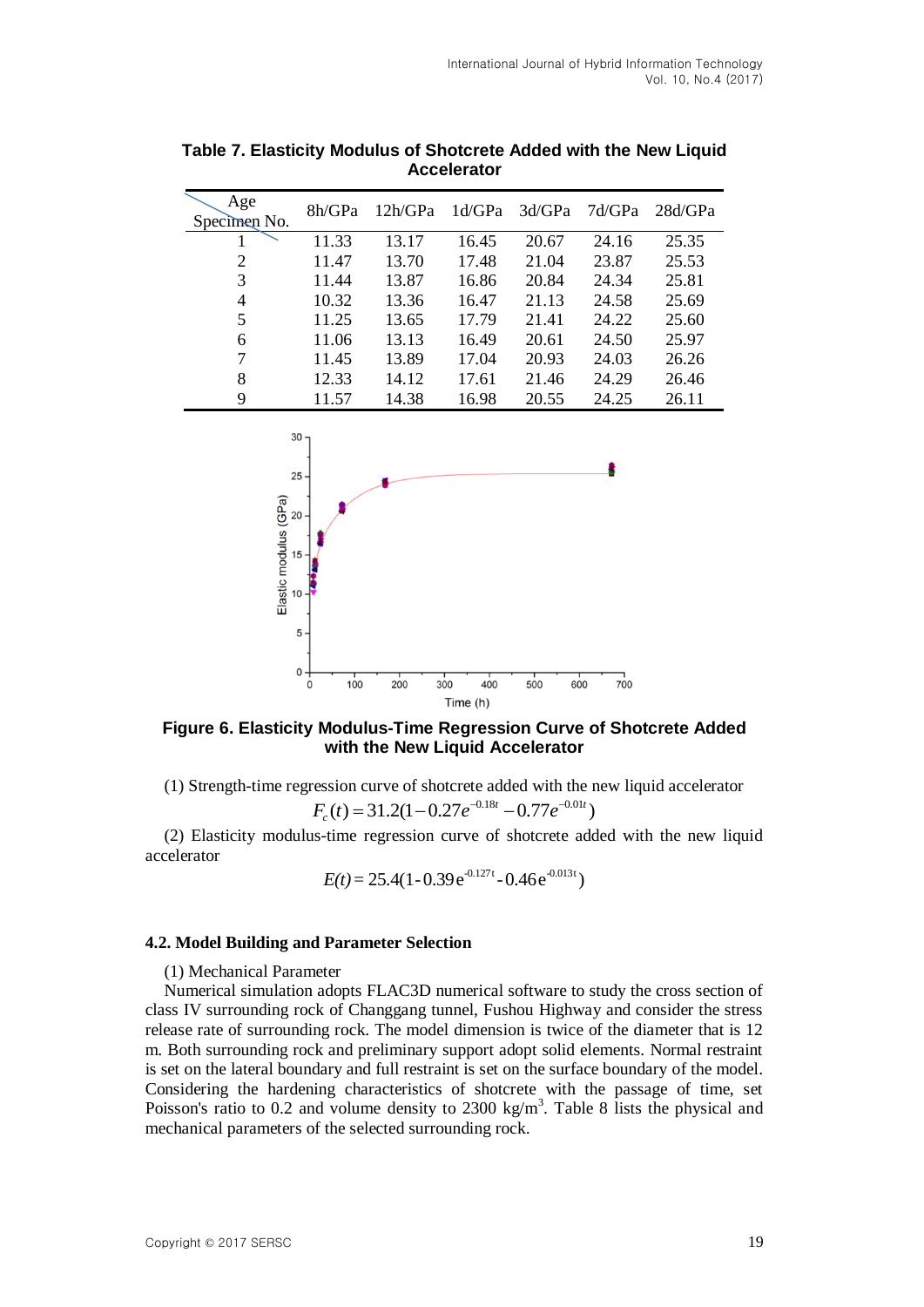| Surrounding<br>rock class | Unit<br>weight<br>$KN/m^3$ | Deformation<br>modulus<br>'GPa | Poisson's<br>ratio | Cohesion<br>MPa | Internal<br>friction<br>angle/ $\circ$ |
|---------------------------|----------------------------|--------------------------------|--------------------|-----------------|----------------------------------------|
|                           |                            |                                |                    |                 | っっ                                     |

**Table 8. Physical and Mechanical Parameters of Surrounding Rock**

(2) Stress release rules of surrounding rock

According to the NATM theory, after tunnel excavation, the stress of surrounding rock is gradually released with the passage of time under the action of the self-stabilization capacity of surrounding rock instead of being immediately released. Document [18] proposed the following expression of the load released by tunnel with the passage of time based on numerical simulation results:

$$
p(t) = p_0(1 - 0.7e^{-mt})
$$

 $m = \frac{3.15V}{2}$ 2 *a*

Where:

*V* — tunnel excavation progress, m/h

 $a$  — tunnel excavation radius, m

 $t$  — tunnel excavation time, h

This formula can be used to resolve the following formula of stress release rate of surrounding rock:

$$
n=1-0.7e^{-mt}
$$

This calculation adopts the preceding stress release rules of surrounding rock and simulates surrounding rock release of this expansive loess tunnel. Therefore,

 $\frac{1}{2}m/$  $V = \frac{1}{2}m/h$ 

6 , a=6m, thus determining that the curve of surrounding rock release rules is as shown in Figure 7.



Excavation time/h

**Figure 7. Surrounding Rock Release Rules**

#### **4.3. Calculation Result Analysis**

(1) Largest vault settlement displacement

The shotcrete added with the traditional and new liquid accelerator respectively is studied. Figure 8 shows the largest displacement of vault settlement when the shotcrete added with the conventional and new liquid accelerator respectively interacts with surrounding rock with the passage of time.

According to Figure 8, the largest vault settlement displacement of surrounding rock when the shotcrete added with the new liquid accelerator interacts with surrounding rock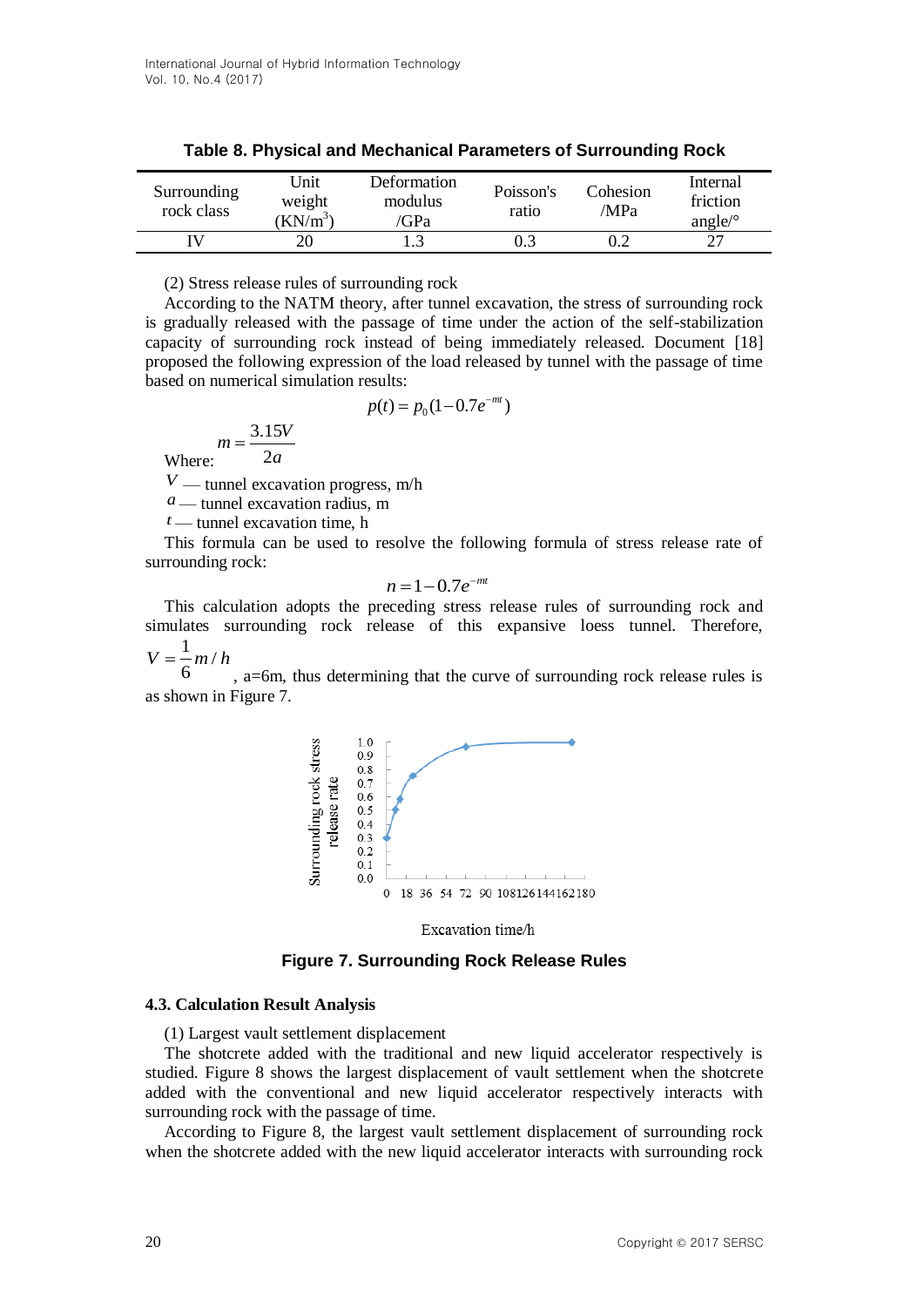is smaller than that when the shotcrete added with the traditional accelerator interacts with surrounding rock, indicating that the shotcrete added with the new liquid accelerator has better supporting effects for surrounding rock. Take an average of the largest settlement displacements of 8h, 12h, 1d, 3d, 7d, and 28d surrounding rock. This value is 3.59 when the traditional accelerator is used while it is 2.66 when the new liquid accelerator is added, which improves supporting effects by 26%.

In the first three days of shotcrete support, the largest vault displacement of surrounding rock keeps growing. That is because the tunnel surrounding rock releases stress and forms new stress equilibrium. The release process is accompanied with vault settlement. From 0 to 72h, the largest vault displacement is 3.17 mm during spraying concrete support added with the traditional accelerator while that is 1.84 mm during spraying concrete support added with the new liquid accelerator, with the change rate decreased by 42%. Three days later, stress release of surrounding rock is reduced; meanwhile, the vault settlement is reduced and surrounding rock tends to be stable due to the support. On the 28th day, the largest settlement displacement is 3.82 mm during spraying concrete support added with the traditional accelerator while that is 2.41 mm, reduced by 37%, during spraying concrete support added with the new liquid accelerator.



**Figure 8. Largest Vault Settlement Displacement**

(2) Distribution of surrounding rock plastic zones

12h, 1d, and 3d plastic zones are selected to study the development of plastic zones of surrounding rock supported by different kinds of shotcrete.



**Figure 9. 12h Traditional Support Plastic Zone**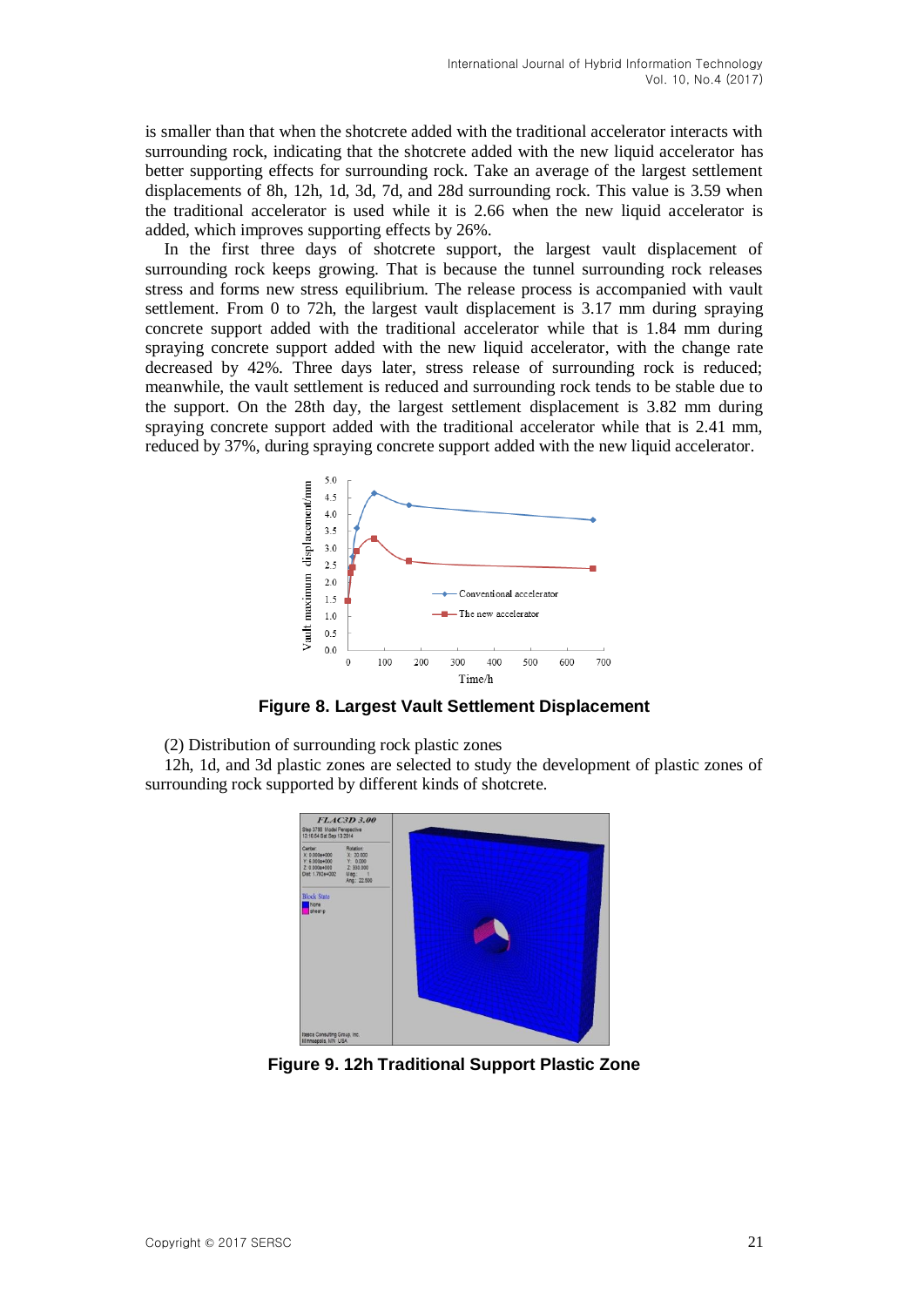International Journal of Hybrid Information Technology Vol. 10, No.4 (2017)



**Figure 10. 12h New Support Plastic Zone**



**Figure 11. 1d Traditional Support Plastic Zone**



**Figure 12. 1d New Support Plastic Zone**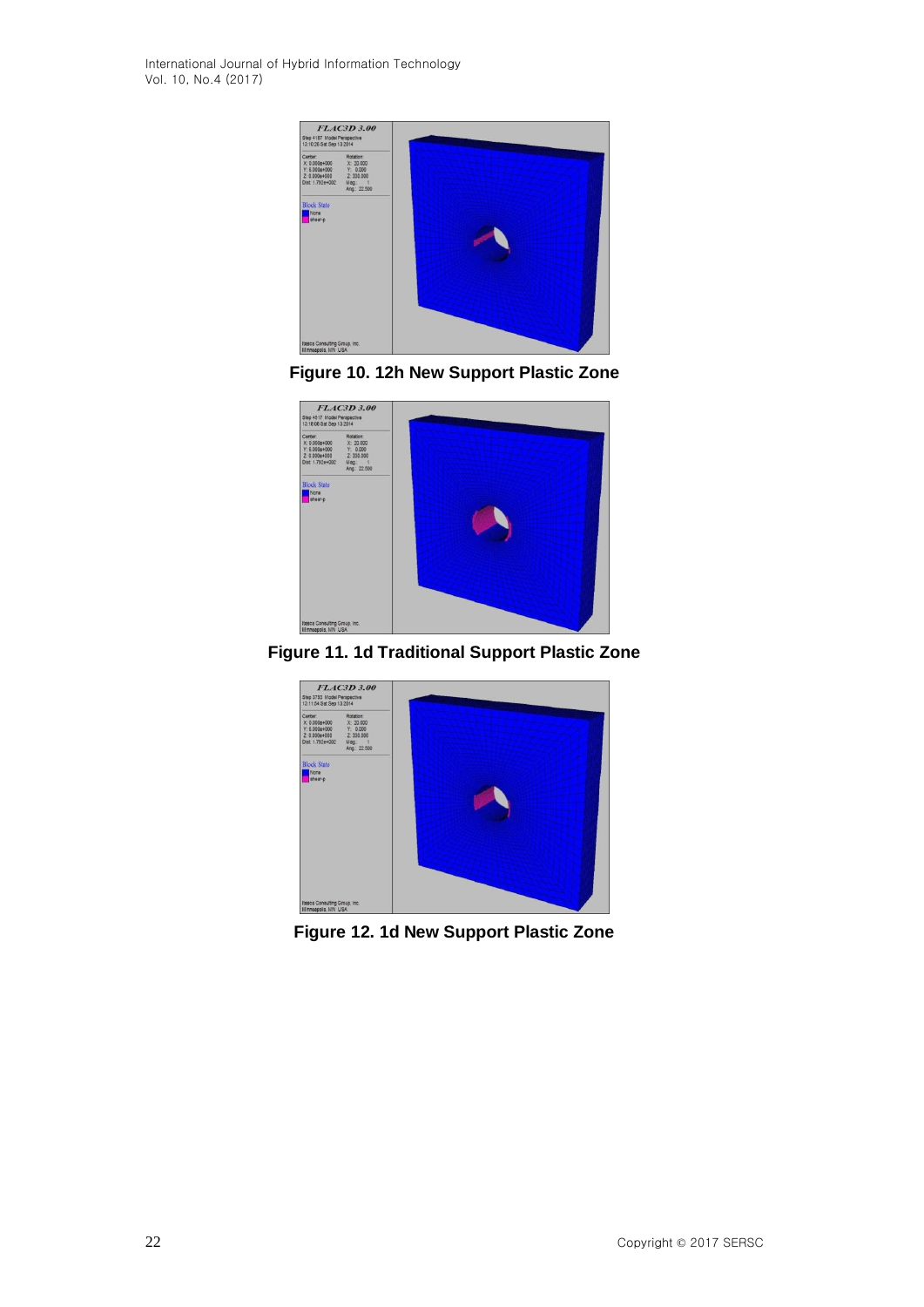International Journal of Hybrid Information Technology Vol. 10, No.4 (2017)



**Figure 13. 3d Traditional Support Plastic Zone**



**Figure 14. 3d New Support Plastic Zone**

According to analysis on Figure 9 to 14, the surrounding rock plastic zones are mainly distributed on the cavern haunch and side wall. With the passage of time, the plastic zone gradually extends to the tunnel deep and arch springing. It also can be seen from the figures that the plastic zone of surrounding rock supported by shotcrete added with new liquid accelerator is obviously smaller than that of surrounding rock supported by shotcrete added with the traditional accelerator.

# **5. Engineering Application**

# **5.1. Project Overview**

The field test is conducted on the developed new liquid accelerator in Changgang tunnel of Fushou Highway. This tunnel is class IV surrounding rock; the strength grade of shotcrete is designed to C25 and the shotcrete layer depth to 25 cm. The field shotcrete adopts Hong Xing-1 powdered accelerator; the dry jet machine adopts  $7 \text{ m}^3$ ; the actual amount of sprayed concrete per hour is about  $5 \text{ m}^3$ . The dry powdered accelerator has the actual dosage reaching 10%, about 30% resilience, and large amount of dust during spraying. Figure 15 shows the field dry sprayed concrete.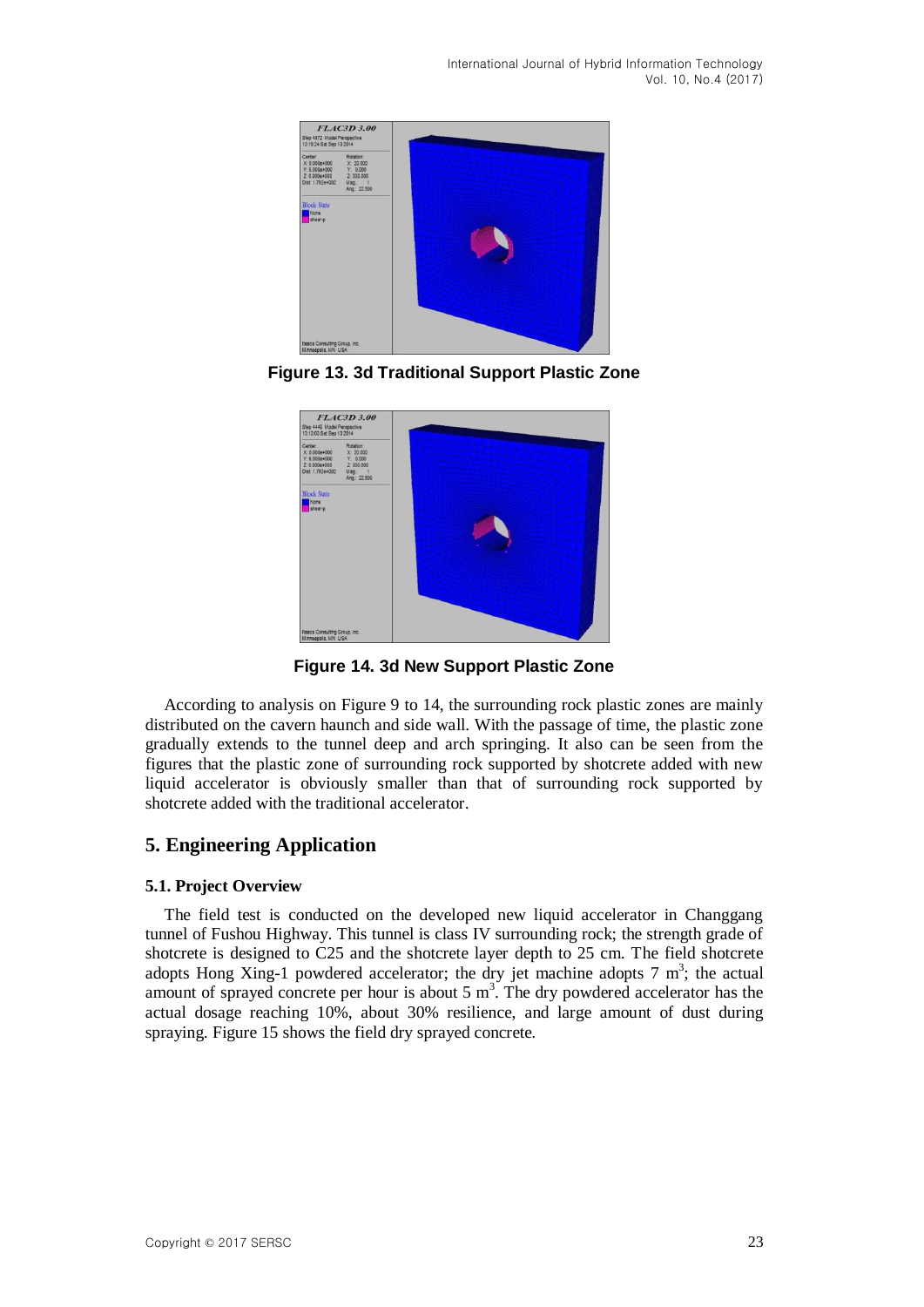

**Figure 15. Field Dry Sprayed Concrete**

### **5.2. Field Shotcrete Test**

(1) Cement: 425# ordinary Portland cement.

Fine aggregate: used in the test is hard medium-coarse sand with the fineness modulus greater than 2.5. The proportion of particles with the diameter less than 0.075 mm among sand cannot be exceed 20%.

Coarse aggregate: used in the test is crushed stone with the particle diameter ranging from 5 to 10 mm.

(2) The concrete mix proportion of cement, sand, to stone as 469kg: 912kg: 912kg, the water-cement ratio is designed to 0.45.

(3) The dosage of the liquid accelerator is designed to 1.5% during spraying on the side wall and that is designed to 2.5% during spraying on the vault. Given a larger dosage, the cohesiveness of shotcrete becomes better and slurry shedding can hardly happen. The dosage is controlled by the high-pressure dosing device.

This liquid accelerator is used together with a matching shotcrete method. Based on the original dry-mix shotcrete technology, a high-pressure accelerator dosing device is added, which can provide 1.2 MPa pressure to pump the liquid accelerator to the high-pressure water pipe and accurately control the dosage of the liquid accelerator. The mixture of the liquid accelerator and water contacts with the concrete mix at the nozzle and are sprayed to the surface together.

Using the new liquid accelerator and matching spraying technology, the dust and resilience in the tunnel are relatively little. The pull canvas is adopted to measure resilience and the resilience rate is 8%. The sprayed surface has bright luster, without slurry shedding. Figure 16 shows the liquid accelerator matching spraying technology.

During field spraying concrete, the jet molding test is conducted to measure the strength of shotcrete. The specimen is a  $150 \text{ mm}^3$  cube template that is grounded flush after tunnel shotcrete. Then, it is maintained in the lab incubator and the 1d, 7d, and 28d uniaxial compressive strength are measured, as listed in Table 9. The test results show that shotcrete using this liquid accelerator has a higher compressive strength.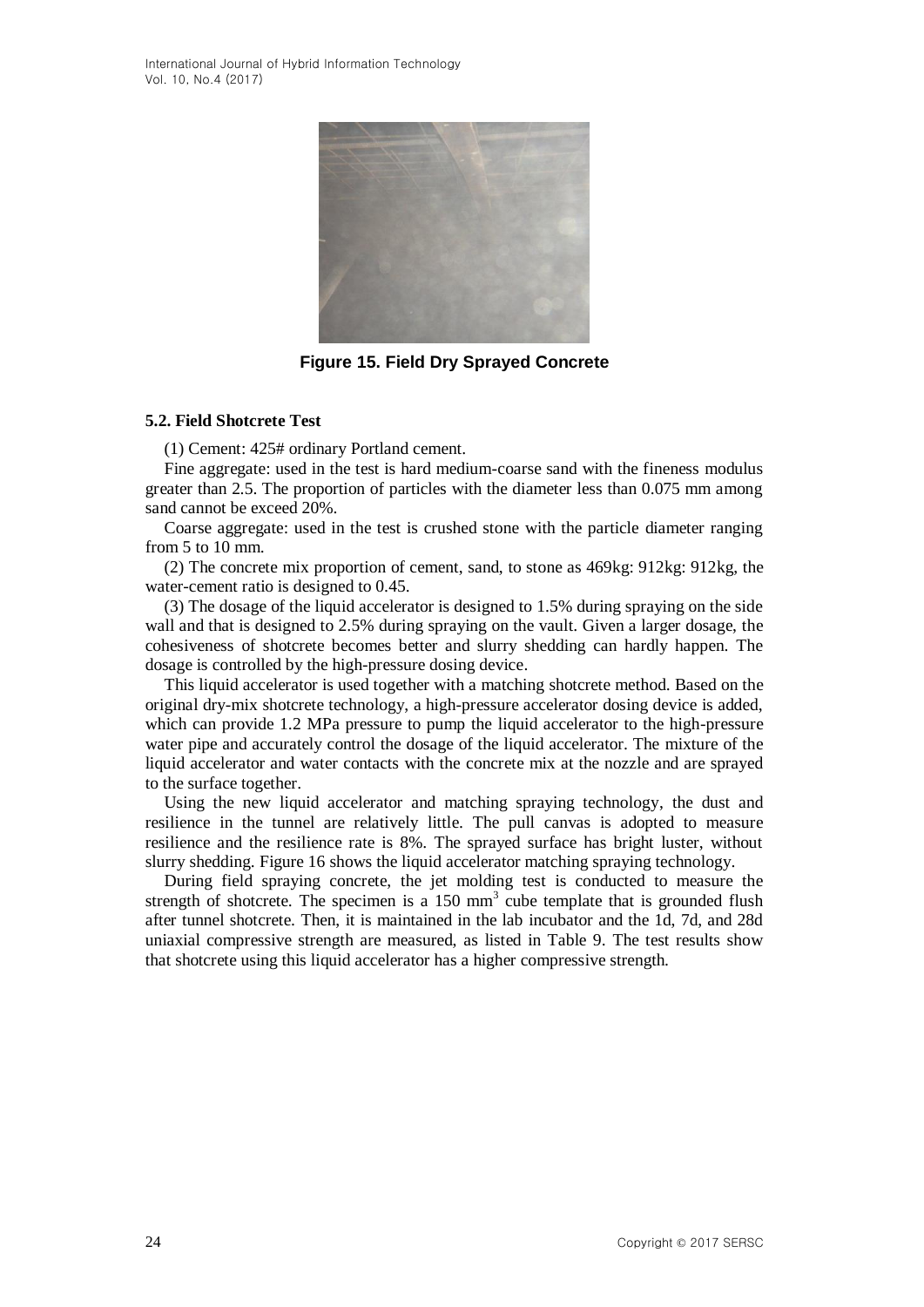International Journal of Hybrid Information Technology Vol. 10, No.4 (2017)



**Figure 16. The Liquid Accelerator Matching Spraying Technology**

| Specimen       |       |                              | Compressive strength $f_{cu}$ /MPa |      |  |
|----------------|-------|------------------------------|------------------------------------|------|--|
| <b>SN</b>      | Age/d | Bearing area/mm <sup>2</sup> | Single block value Group value     |      |  |
| $\mathbf 1$    |       | 22500                        | 13.4                               |      |  |
| 2              | 1     | 22500                        | 12.5                               | 12.6 |  |
| 3              |       | 22500                        | 11.9                               |      |  |
| $\mathbf{1}$   |       | 22500                        | 27.8                               |      |  |
| $\overline{2}$ | 7     | 22500                        | 26.9                               | 27.1 |  |
| 3              |       | 22500                        | 26.6                               |      |  |
| $\mathbf{1}$   |       | 22500                        | 33.5                               |      |  |
| $\overline{2}$ | 28    | 22500                        | 31.6                               | 32.4 |  |
| 3              |       | 22500                        | 32.2                               |      |  |

**Table 9. Compressive Strength of Shotcrete**

### **6. Conclusion**

(1) The dosage of this liquid accelerator is small, only from 1.5% to 4%, and it is an efficient compound liquid accelerator. When the dosage is 2%, the quick setting effects are optimal. The initial and final setting time of neat cement paste is within 2 minutes and 4 minutes respectively. It is also a kind of uniform and stable liquid without crystals and precipitate produced, slightly affected by the ambient and well adaptive to cement.

(2) This liquid accelerator contains the thickening components that increase the cohesiveness of shotcrete and can effectively reduce resilience and dust during shotcrete. Meanwhile, it can increase the strength of adhesion with surrounding rock, be adhered to the sprayed surface comprehensively and solidly, and achieve better supporting effects.

(3) This liquid accelerator can effectively reduce the later strength loss of shotcrete and ensure that the strength loss is controlled within 10%. Adding this liquid accelerator can improve the strength of shotcrete at each age and effectively inhibit the development of displacement and plastic zones of surrounding rock. In the numerical simulation analysis of the relationship between shotcrete and surrounding rock support, the strength growth of shotcrete and stress release of surrounding rock with the passage of time should be considered.